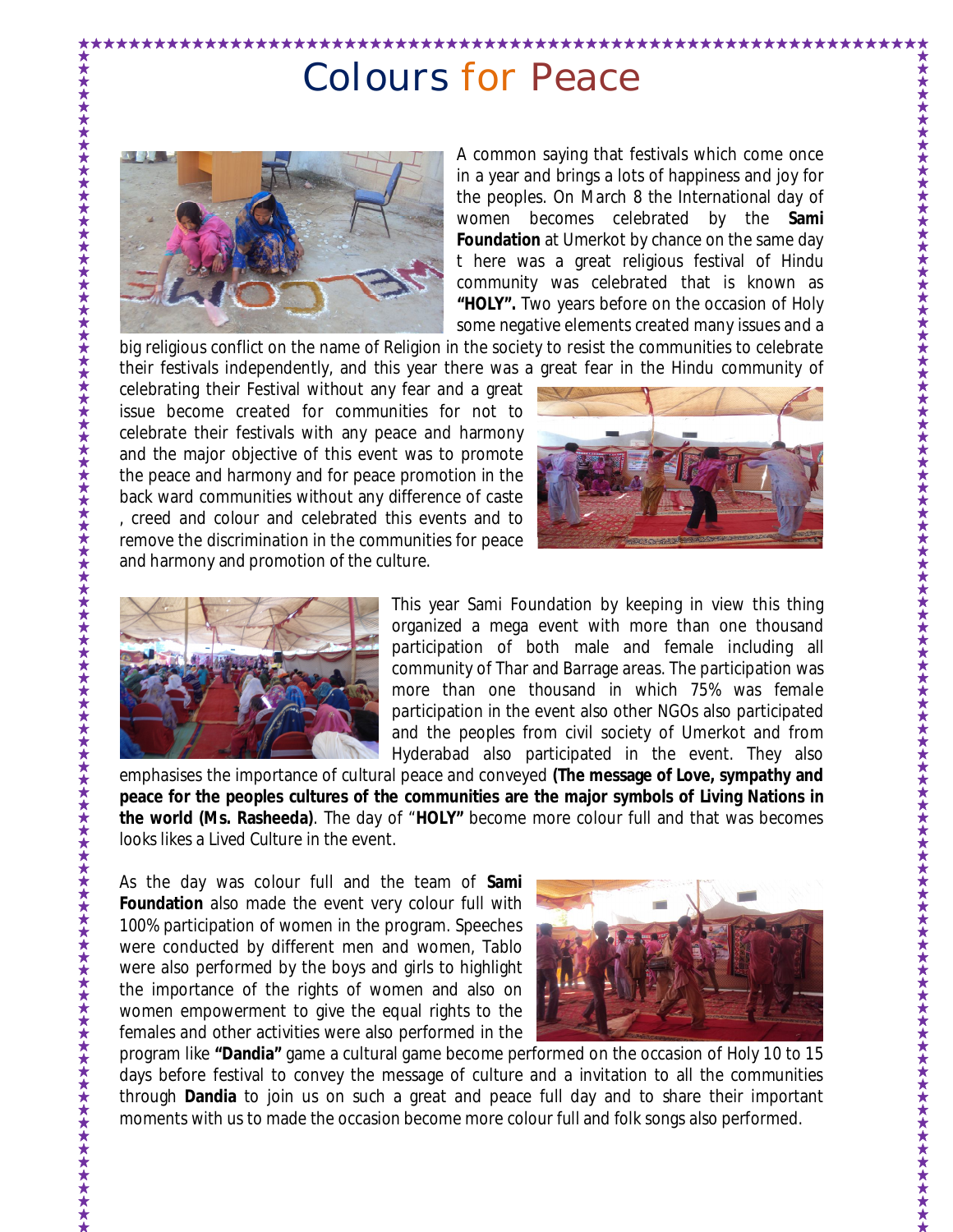To promote the message of "**Soofisim"** and to spread the message of Soofi of Sindh like Shah Abdul Latif Bhitai with its great and positive meaning Sami Foundation also organize the **Much Kacheri** to give the message of peace and harmony to the communities with love , peace and to continue our culture.

\*\*\*\*\*\*\*\*\*\*\*\*\*\*\*\*\*\*\*\*\*\*\*\*\*\*\*\*\*\*

**Voice of New generation** (VNG) a group of youth become organized by the **Sami Foundation** at district Umerkot for "ROLE OF YOUTH IN PEACE BUILDING WITH THE SOURCE OF COMPOSITE HERITAGE" become trained on Right based Approach and to Increase the Advocacy & Networking Skill to highlight of rights and Local Culture of the community for keeping peace and Harmony in the society.

On this great occasion **Sami Foundation** also decorated some active socialist women with award who are continually struggling for the rights of women in the community and also for their education and other basic rights on the village level. And in the last civil society peoples also gave their remarks that such types of events are more positive and brings a great awareness in the communities and they highly appreciated the event and also the team work of Sami Foundation team on this type of celebration.

In the last all the participant take the colour and every face in the hall become colourful and gave the message that all the events and festivals are meaning full for all of us that either be related to Hindu, Muslim or any other community a great plate form were all the peoples become together all celeb rated both the events jointly.